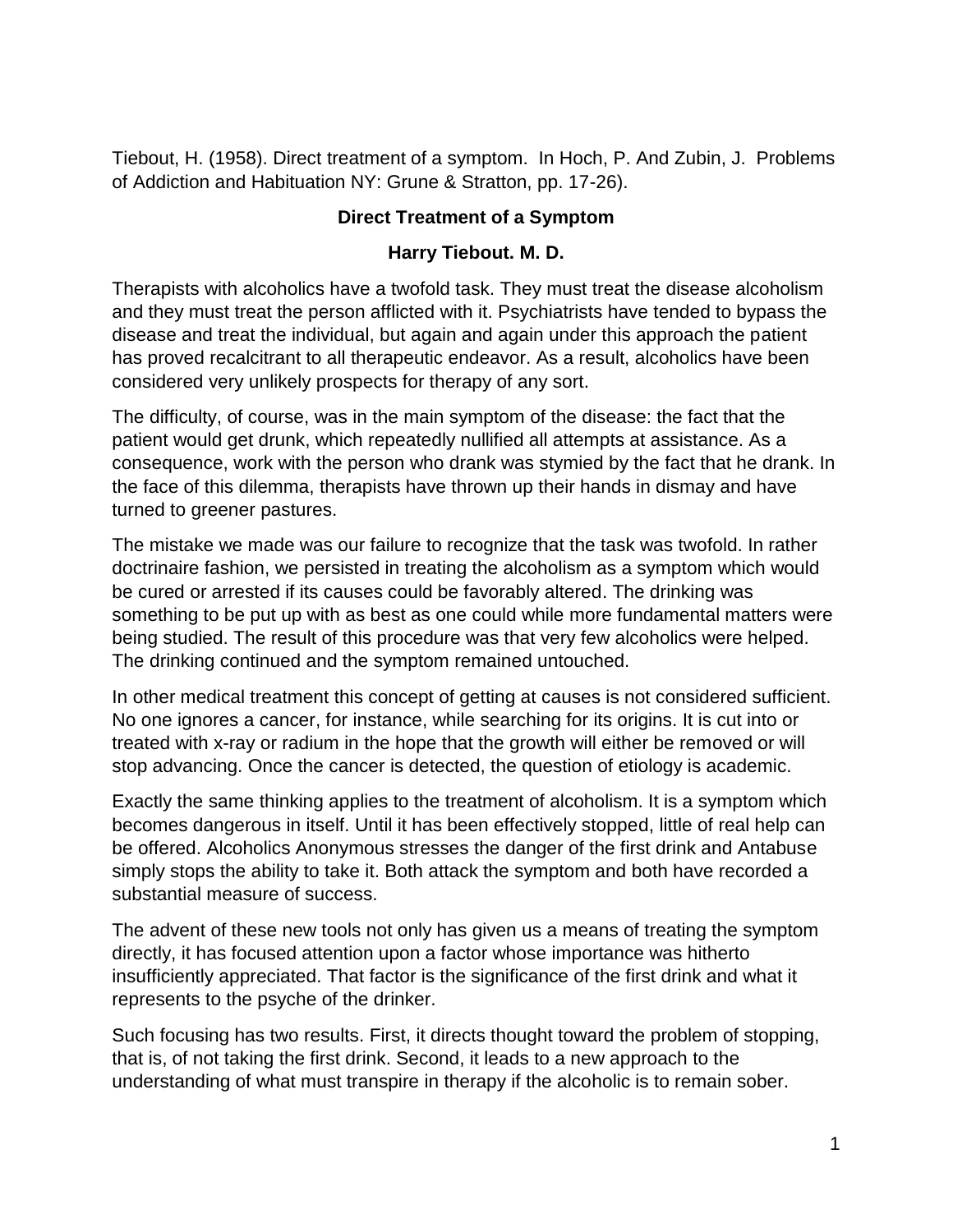This paper will discuss both those points, namely, the direct treatment of a symptom and the individual's reaction to such a direct approach.

#### 1. The Direct Treatment of a Symptom

The direct treatment of a symptom is and has been the subject of much controversy. A review of the past is necessary to set the controversy in perspective.

Roughly, we can divide the past into the time before Freud and the time after. Prior to his epoch-making revelations about the unconscious and its controlling influence over behavior, all treatment perforce was direct. If a person was acting in a disturbed manner, he was placed in an institution. If he broke the law, he was imprisoned. A naughty child was spanked. Treatment was aimed at behavior and was essentially disciplinary, the big stick. For the most part, it was applied blindly, woodenly, as the only known means of combating the behaviors being encountered.

Then through Freud's work conduct was recognized as an outgrowth of unconscious functioning, and, before long, the field of psychiatry embraced as one of its major tenets the principle that all behavior sprang from the unconscious, and that therapy, when necessary, had as its goal the determination and elimination of the pathology behind upsetting behavior. The validity of such a shift was indisputable. Since former blind methods could be replaced by much more precise measures, direct treatment of a symptom lost all caste. The day of scientific therapy had arrived.

Strangely, though, a new kind of woodenness then appeared. Anything prior to Freud was out, to be viewed dimly and with alarm.

I, too, was an early believer and expounder of the theory that all behavior was symptomatic. 1, as much as anyone, searched energetically for unconscious forces to help alcoholics, and 1, too, fell flat on my face. It just did not work.

Then, as related elsewhere, Alcoholics Anonymous came along and I saw it succeed not only in arresting the drinking, but in helping a person to mature. All my' pet assumptions were knocked into a cocked hat (and it took me many a year to realize the full import of what I had seen happen to my patient as she made the grade through Alcoholics Anonymous).

Unconcerned with causes and not bewitched by dogma, the A.A. program was designed to get the individual to stop drinking, and really nothing else. The aspects of personality inventory and of spiritual growth were useful in A.A. chiefly because they tended to insure the individual's capacity for not taking the first drink. They had nothing to do with causation. The whole program was direct treatment of a symptom.

When this dawned, most of my previous thinking on getting at causes had to be shelved, placed to one side, so that this new fact could be studied open-mindedly.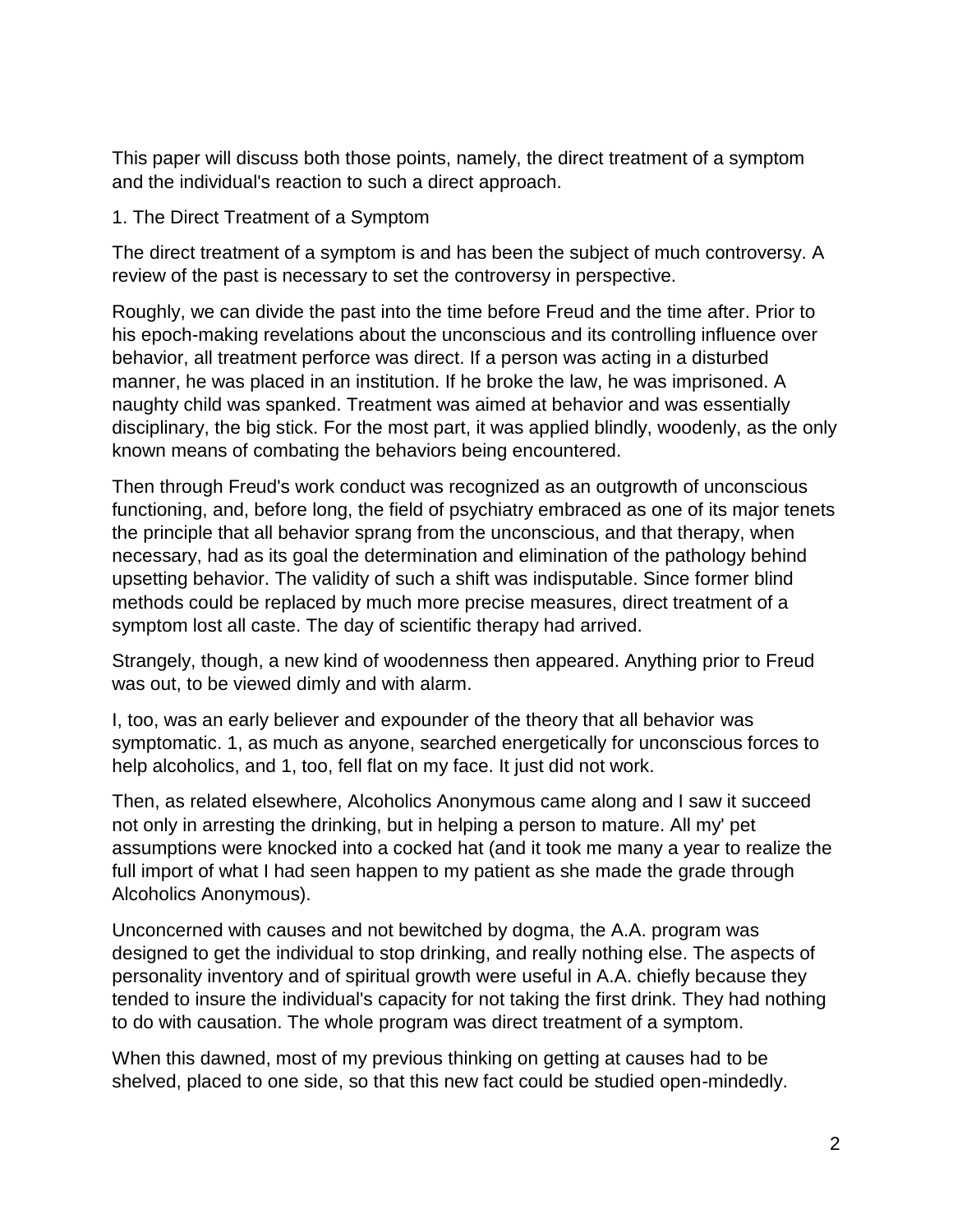Antabuse came along to confirm the soundness of tackling the symptom, and the need to find an explanation for that heretical fact became more imperative. Finally, the significance of the first drink became apparent, and then the corollary fact that the individual must stop taking even "one".

With the recognition that total abstinence was the goal of both methods, pre-Freud direct management of symptoms took on a different significance. This, too, was to be seen as an effort to change the individual's behavior either by putting him in an institution for the mentally ill, or by jailing him, or by inflicting punishment. To be sure, these techniques might be applied without much precision and perhaps too often, but they nevertheless effectively stopped the symptoms, and perhaps that, in and of itself, was not only useful but necessary. Certainly, insofar as helping the alcoholic was concerned, the direct method worked. In my eyes, such treatment had been reestablished as a sound clinical procedure and a valid tool. Hopefully, it could be applied with more skill and finesse now that the Freudian insights were available, but to dismiss it totally would be inexcusable rigidity and evidence of very unscientific dogmatism.

#### 2. The Individual's Reaction

With the acceptance of the validity of the direct approach, the treatment of the alcoholic individual takes on a new dimension. Instead of determining causes, the therapeutic aim is directed toward helping the patient to utilize available techniques, A.A., Antabuse, and/or psychiatry, to aid in his battle to stop drinking. The therapist, so to speak, has his prescription. His job is to sell it to the patient.

At this point, we run into a fundamental issue. Most patients take their doctor's prescription. Very few alcoholics respond that simply. As a result, the doctor has the task of inducing the patient to take the medicine offered, and it is ' here that we must consider the nature of the alcoholic, the individual who balks at taking the remedy suggested. This brings us to our second point, namely, the nature of the individual who so stubbornly refuses to stop drinking.

More accurately, the topic of this section is the nature of the individual's reaction to direct treatment. The physician for the alcoholic, regardless of his personal inclinations or his theoretical convictions about the function of the therapist, is placed in the role of someone who is trying to stop the patient's drinking. And although the alcoholic may desperately want help consciously, this does not necessarily overcome his unconscious resistance to such authoritative handling. The therapist inevitably acts as a depriving person.

To try to avoid that role is silly, misleading, and a very poor example. Silly because it denies the obvious, and misleading because it is attempting to sugar-coat an unpalatable truth. A poor example, because the therapist is denying realty-behavior at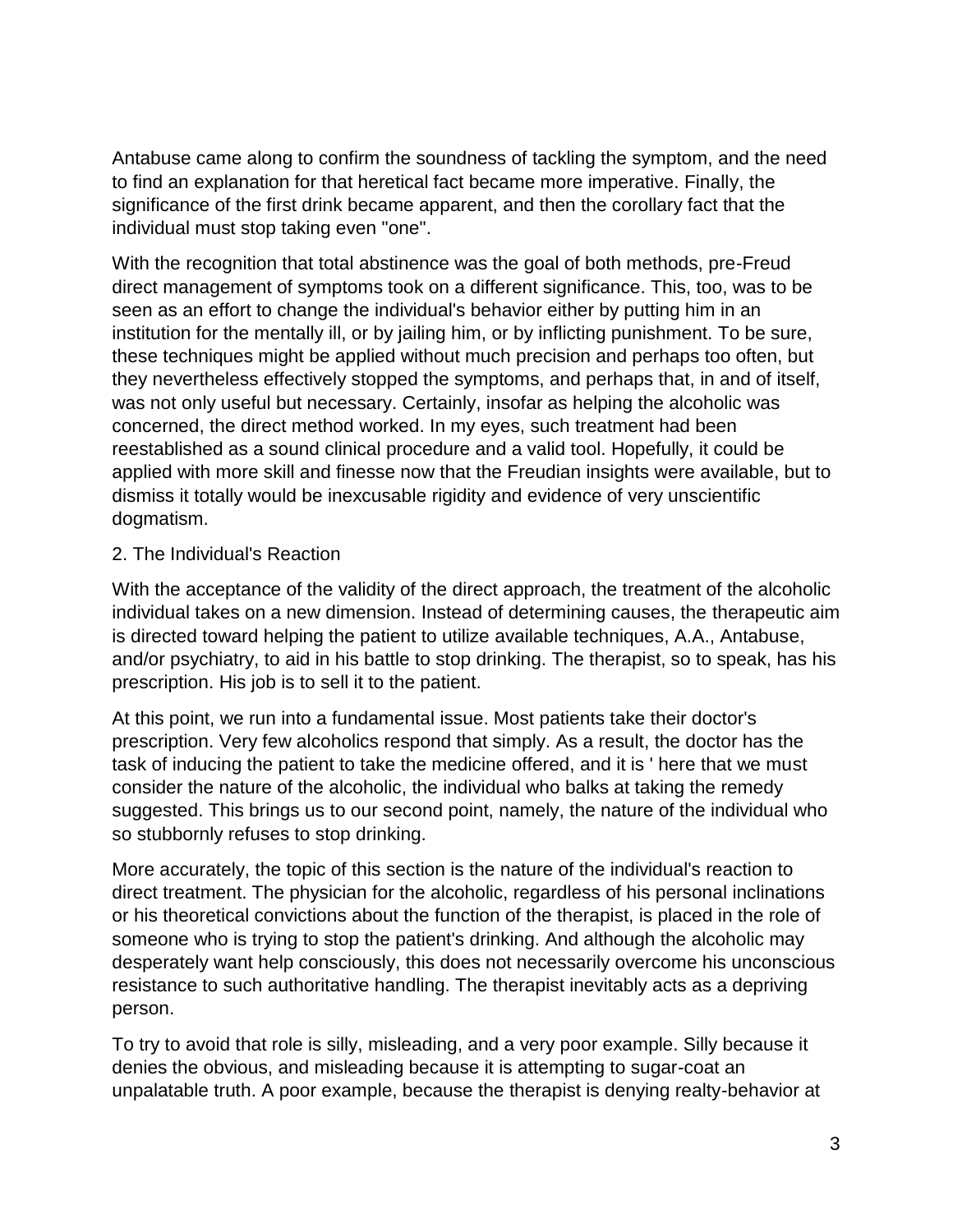which the patient is already expert. Fundamental respect can never be established on such a false basis.

As a consequence, the therapist must not fight the patient's identification of him as a depriving figure. There is no loophole from that position. The only hope is to help the patient learn to accept deprivation and therefore reach a state in which, as a mature person, he will realize that all his wants and demands cannot be satisfied and that there are some things he cannot have.

The therapist must not sidestep his depriving role; instead he must freely acknowledge it and let therapy begin right there. To do so clears the atmosphere and paves the way for establishing a sound working relationship.

The following clinical material shows not only these new tactics which must be adopted but also the patient's reaction to them. The patient is a man in his middle thirties who, after six years of stumbling success with A.A., decided to try psychiatry because, to quote him, "I'm almost as bad as when I started with A.A. I've got to do something." It was clear that he was strongly motivated, and consequently he was accepted for therapy. The patient was told that his immediate problem was drinking and that it could ruin his chances of profiting from assistance. There would be no insistence on total sobriety, but there would be the following stipulation: if in my opinion his drinking was interfering with therapy, I could require him to take Antabuse, which would insure sobriety over a period long enough to settle whether or not he could profit from treatment, so that later on he might be able to get along without the medication.

The patient promptly accepted this proviso, saying it made complete sense to him. On the surface he seemed completely receptive. He remarked in confirmation, "I know when I'm drinking it would be a waste of your time to try to help me; I just wouldn't get a thing." No trace of protest could be observed and I am sure none was felt. In fact the patient seemed to welcome a forthright statement of what lay before him. He at least knew where he stood.

Also during the first interview the patient was asked to record his dreams. At the next session, he reported the following:

- I. Irritated and teased pet bird.
- 2. Vaguely remember X.Y. Think was drinking with him.
- 3. Accidentally pulled all the tail feathers out of pet bird.

The first dream he then expanded, adding, "the pet bird was mine and it was caged and visibly annoyed." Little imagination is required to read the unconscious thoughts at this point. Birds stand for freedom, i.e., "free as a bird." A caged bird is not free and, therefore, is "irritated" and "visibly annoyed," feelings which every freedom loving person would show if caged. And no one would deny that a caged bird was a stopped one. The first dream pinpoints the fact that therapy was designed to stop drinking.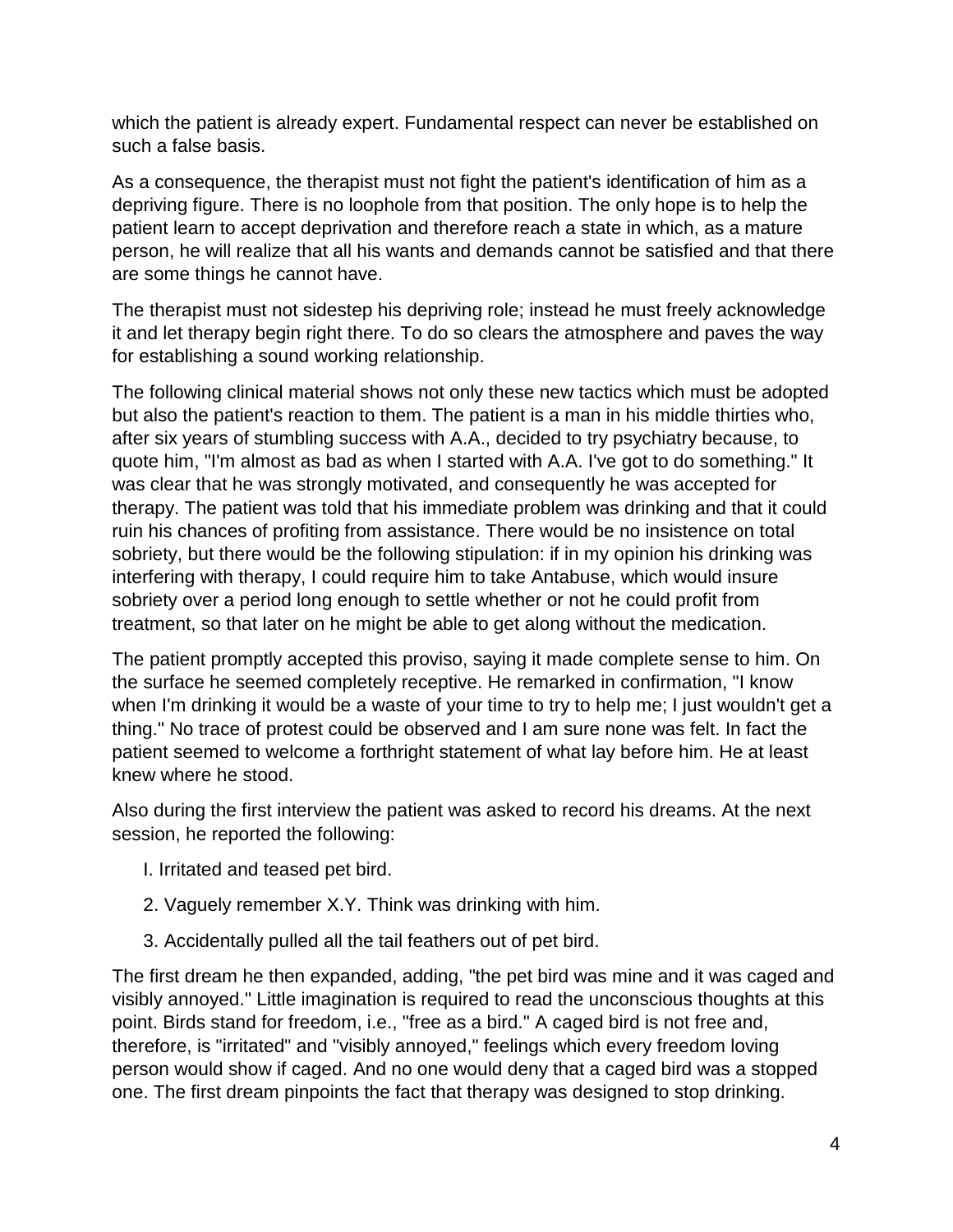The next dream finds the patient drinking with a boon companion, a person he was prone to turn to after sobriety had begun to pall. In this dream, quite literally, the bird becomes the patient, escaped from the cage, and the cage which has been escaped from is the knowledge about the danger of the first drink.

The report of the third dream also received interesting amplification. The patient volunteered that the bird flew by him and that, as it did, he grabbed at it and "pulled every last tail feather off, and all that was left was a bare little butt end." Again the message of the dream is clear. The free bird, again in the picture, presents its butt end to the world, an unequivocal gesture of defiance.

The story that these dreams have to tell seems unambiguous. The patient is coming for help about his alcoholism, which he knows can be treated only by his not taking the first drink. The symbol of the caged and annoyed bird is a brilliant condensation of three aspects of his own self as it reacts to his new situation. First, the bird is a symbol of freedom; second, it represents the sense of restriction which is the cage; and third, it shows the "visible annoyance" and "frustration" which the bird feels as it is confronted by the fact that it is not at liberty. In the second dream the patient is no longer stopped. The third dream reveals this clearly as a defiant response to the therapy.

No doubt other interpretations with which I would have no dispute may be offered for these dreams. The point is, however, that the theme of stopping is also unmistakably present in the patient's unconscious which shows a completely understandable reaction to the idea of being stopped and frustrated.

Despite the note of defiance on which they end, these dreams actually started therapy off on a good sound basis. First and foremost, the patient learned that he had unconscious attitudes. Although he protested vigorously that he had no feeling of defiance toward either the doctor or the treatment, he knew that on many occasions he had shown and felt just such inner attitudes. He could now appreciate that defiance was in his system even contrary to his desires and in spite of his failure to be aware of it. From now on, he would have to recognize the presence of an inner-feeling life which psychiatry might help him reach and learn to handle better. Any lurking misgivings regarding psychiatry were to some extent lessened.

In addition, the patient had to face his inner demand to be free and that inside he balked at any curbing. Recognition of this fact was comforting, for it gave him a belief that further insights might be forthcoming and that the possibility of help might exist.

Still a third advantage to his start sprang from the discussion of defiance and the insistence upon freedom. The patient's immediate reaction was to scold himself for acting that way and to feel guilty that he had allowed such attitudes to persist. When he could realize that these forces were deep-seated and real, he could drop his punitive reactions of guilt and focus upon the more important issue of how he could rid himself of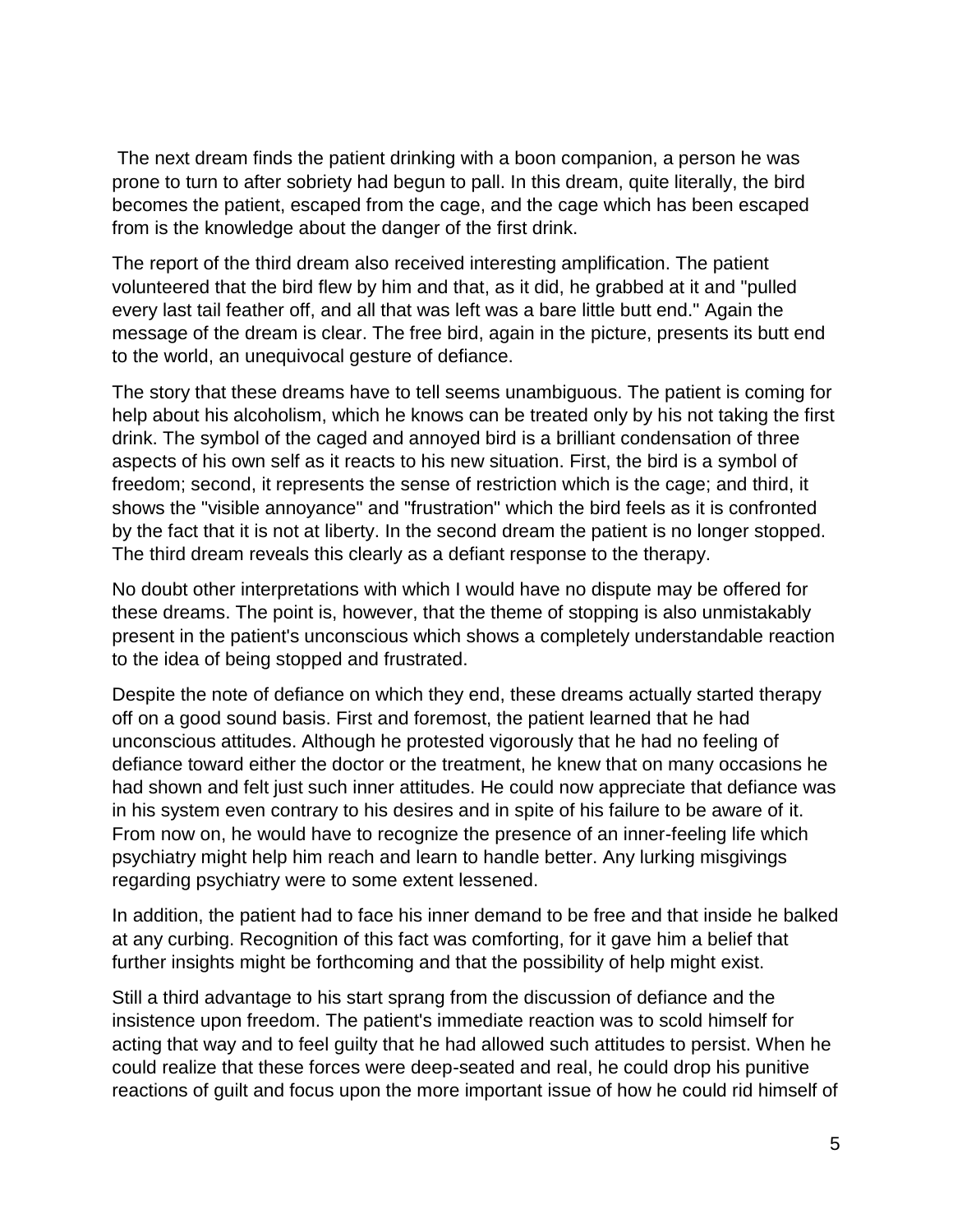his tendency to defy and his desire to cherish his freedom at the expense of his sanity. The burden of guilt could be lifted and with it the tensions which contributed so much to his drinking. Therapy was obviously under way.

As this example shows, the patient's negative responses to the direct approach need not be feared, because they can be used to suggest to the patient the idea that their very presence, while easy to comprehend, is an indication of where his trouble lies.

Let me summarize briefly the points made so far. First, the treatment of the alcoholic must initially focus on his drinking. To say this is not to ignore the person or his body. They must always receive attention regardless of the ailment. However, the primary emphasis on the control of the drinking is essential if treatment is to succeed. Second, the patient's reactions to direct treatment not only do not undermine the therapeutic relationship, but may actually enhance it. As those reactions are discovered and faced, a solid foundation for a good therapeutic experience is created. To act otherwise can only result in confusion.

Before closing, a few comments are in order. First, the importance of timing cannot be overemphasized. The patient who reacted well to an active technique was ripe for the plucking. He wanted to quit and had been trying to for several years. He was a perfect candidate for the direct approach.

Actually he was at the end of a very long trail. It began with his drinking blithely and unconcernedly. It was nearing its conclusion hopefully with his' earnest desire not to take the first drink. Space limitations prevent my identifying and discussing all the various sections of that trail. Suffice it to say that he could now seek help with no conscious reservations.

Actually, such direct methods can be applied only when the patient is in a receptive frame of mind. A whole paper could be devoted to a discussion of how the patient's defenses must weaken so that he is willing and able to turn for help. To be direct when it is certain that such an approach will bounce off a shell proof exterior is obviously bad timing. It wastes ammunition which could later be effective. Other measures must be used first in an effort to soften these defenses. The direct approach can be ventured only when the patient is sufficiently vulnerable to make its success likely.

Secondly, what should be the doctor's attitude toward the patient's drinking during therapy? In the "platform" placed before the patient, I included a "wait-and-see plank." This I did for three reasons. In the first place, I did not want to give the impression of acting before I, too, was in possession of the facts about the drinking pattern. If it continued and caused difficulty, here was concrete evidence on which to base a decision about Antabuse.

A second reason for a tentative approach was the hope that the usual concept of the disciplinarian as dogmatic and arbitrary could be undercut if I adopted a less adamant program. If later on it became necessary to crack down, the patient would not be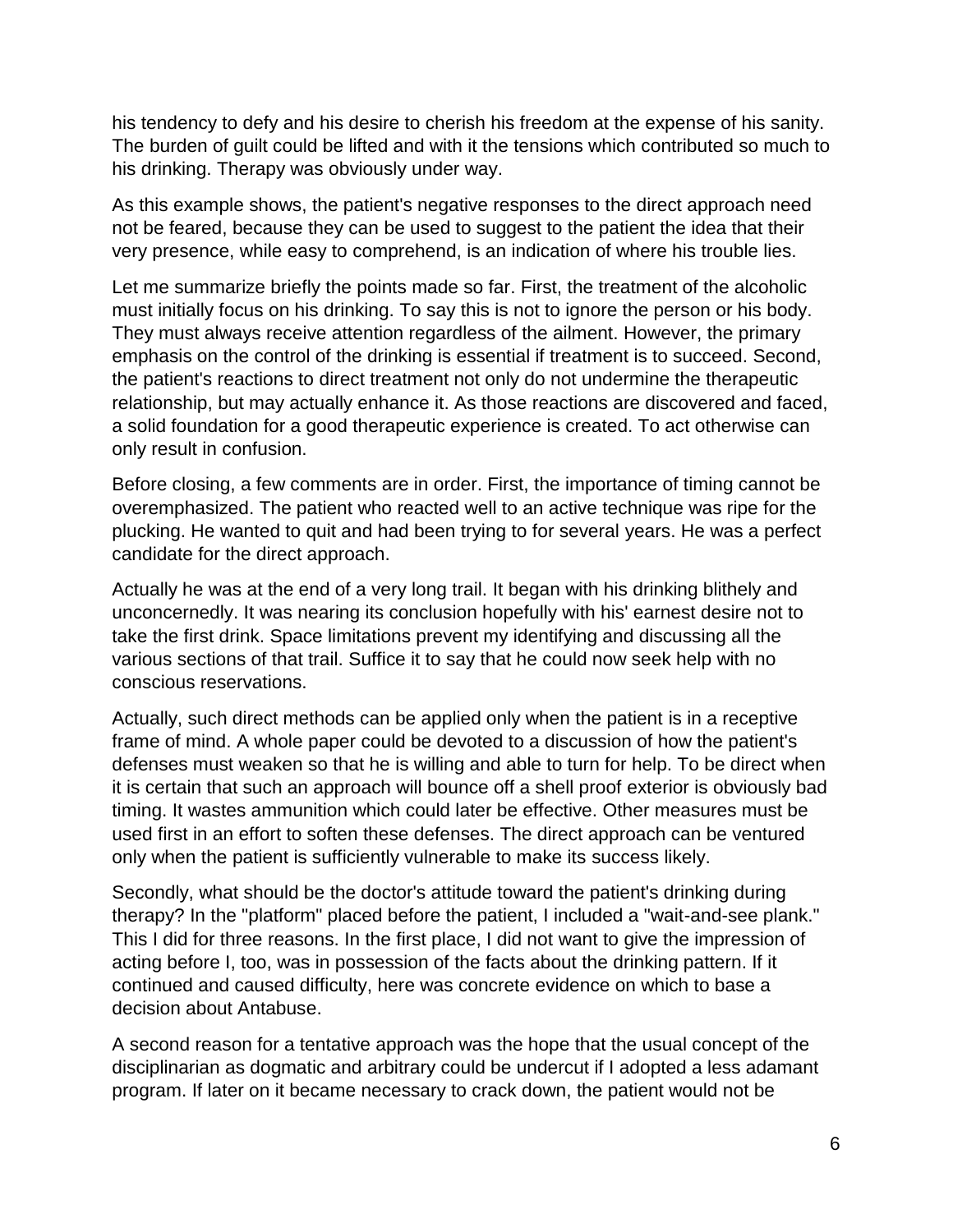justified in claiming that the new tactics were evidence of a hopelessly closed mind toward drinking.

One patient tried to puncture that stratagem by ferreting out the reason for the delaying tactics and accusing me of waiting until he had hanged himself. Since that was true, I admitted the charge and went on from there. I told him he still had to look at the fact that he had hanged himself. The focus was kept on the drinking problem; that he still had to face.

The third reason for adopting a non-dogmatic policy was to place myself in the position of being able to discuss the problem of the drinking with the patient directly. Generally with such delaying tactics the patient makes an extra effort at control and as a rule succeeds for a while, after which the condition usually takes its course and the patient gets drunk. At that point, it is possible to review with him his hopes of controlling intake and his consequent disillusionment and renewed awareness of his drinking problem. In this manner, the patient's feeling of need for help is revived and motivation is thereby strengthened. Therapy can thus proceed on a firmer footing.

My third comment opens up a vast area. It has to do with the significance of the direct approach in treating alcoholism or any other condition. The full import of this question can only be hinted, but an effort must be made to point out the far-reaching bearing of the direct approach with its stopping-attribute.

One way to discuss the significance of being direct is to ask the question, "How much of the handling of people is of the direct or stopping-variety?" To my mind the answer is, "Far more than most of us realize or have ever suspected." As already pointed out, incarceration is a form of direct treatment. It still has its values in certain situations. Its more respectable counterpart, the trip or vacation or residence in a sanitarium, serves much the same purpose, namely that of lifting the individual out of the whirling currents of his everyday existence and depositing him in a setting where he can slow down and stop. One can also wonder at the new therapies. Certainly shock gives the body and mind an awful beating which in some obscure fashion perhaps may serve a disciplinary, hence stopping, function. Again the sleep therapies put the patient in an enforced rest and, for the time being, effectively stop him.

Children are told to "cut that out" and know that they are being stopped. While the routine use of such a phrase is severely to be frowned upon, the teacher or person in authority who cannot use that phrase when necessary is badly handicapped in the performance of his job.

Youngsters in the nursery school or kindergarten reveal the need for stopping. Good practice has periods of free play interspersed with times when the children sit and draw or paint or listen to stories or have rest periods. These quiet times are designed to slow the youngsters down. On occasion, particularly with a new and inexperienced teacher, the class gets too keyed up and, since this kind of excitement is infectious, the class